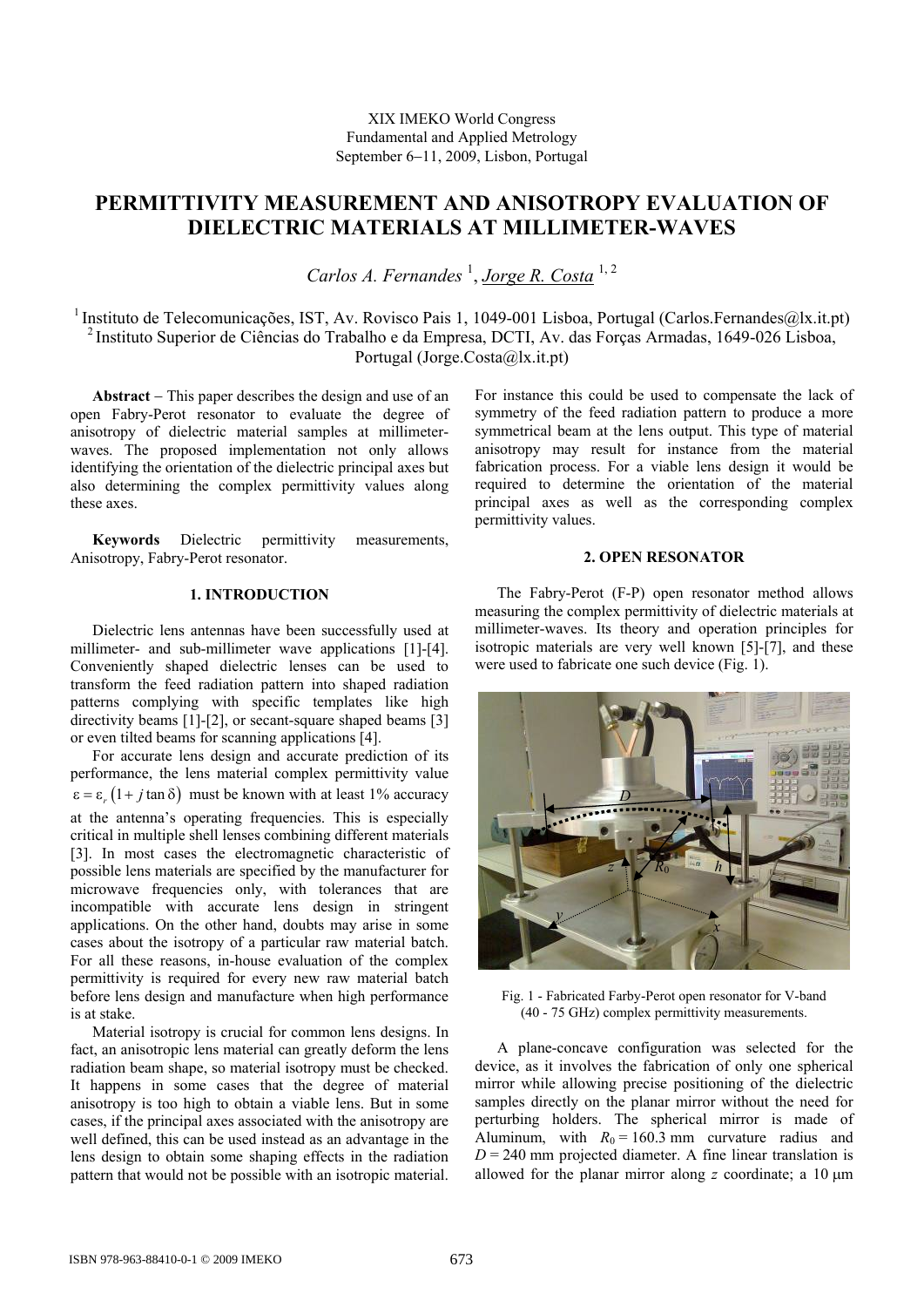precision gauge is associated with this translation. These dimensions were selected for typical operation within part of the V-band (40 - 75 GHz).

Critical elements of this device, which are scarcely described with enough detail in the literature, are the coupling holes between the waveguides connected to the back of the mirror and the open cavity in front of the mirror. Because of the adopted single spherical mirror configuration, the input and output coupling holes are placed side-by-side near the center of the spherical mirror. The holes diameter, separation and depth are crucial for correct device operation. Different conflicting aspects are involved in its design, including minimization of mutual coupling between holes (which must be typically lower than -80 dB), minimum separation between holes to minimize the excitation of higher order modes in the cavity and appropriate holes depth for maximum power coupling into the open cavity. The design of the coupling holes was done using WIPL-D [8] (Fig. 2). Final dimensions were 0.2 mm, 1.2 mm and 6.8 mm respectively for holes wall thickness, holes diameter and holes separation. Quality factor of the order of  $Q_0 = 10^6$  is obtained for the cavity, which is more than enough to measure complex permittivity of the usual low loss dielectric materials. More details are presented in the next section.



Fig. 2 - Front and back view of a section of the Fabry-Perot spherical reflector model used in WIPL-D for the design of the coupling holes.

Although the system allows for linear translation of the plane mirror as previously referred, it was found more reliable to opt for the fixed distance measurement procedure rather than the alternative fixed frequency method [5]. The central distance between mirrors was fixed to *h* = 157.6 mm. Around 63 GHz, this enables a good compromise between a narrow beam waist of the fundamental Gaussian mode at the planar mirror ( $w_0$  = 5.7 mm) and the Gaussian beam width at the spherical mirror ( $w_z$  = 42.9 mm). It is recommended that the diameter of the sample at the planar mirror is at least 3.4 times larger than  $w_0$  [6]. The above choice makes it possible to measure material samples with diameters as small as 20 mm. Increasing  $h$  would in fact reduce  $w_0$  but it would increase *wz* with consequent risk of spill over at the edges of the spherical mirror and consequent reduction of the cavity quality factor.

Measurements are performed using a vector network analyzer (Agilent PNA E8361A). Fig. 3a) shows the measured frequency response of the empty cavity  $s_{12}$  when

using a time averaging factor of 75 to reduce the noise floor. The figure shows five clusters of resonances. These are very sharp with good dynamic range. In each cluster, one of the resonances corresponds to the fundamental Gaussian mode TEM<sub>0.0,*q*</sub> and the others to the higher order modes. In order to identify the fundamental mode in each cluster, an absorbing material slab with a centered hole of approximately  $4w_0$  is temporarily introduced at the planar mirror. This attenuates all the resonances safe for the fundamental one which has the narrower beam waist, see Fig. 3b).



Fig. 3 - Measured *s*12 frequency response of the empty F-P resonator: a) without absorbing plate; b) with absorbing plate

Two consecutive resonances of fundamental modes TEM<sub>0,0,*q*</sub> in the empty cavity are used to determine the precise distance between mirrors *h* [7]

$$
h = \frac{2}{c} \Big( f_{0,0,q}^{un} - f_{0,0,q-1}^{un} \Big). \tag{1}
$$

The distance obtained in this way from Fig. 3a) is  $h = 157.59$  mm. On the other hand, the resonance frequency of adjacent non fundamental modes  $TEM_{1,0,q-1}$  can be used for precise determination of the curvature radius of the spherical mirror [7]

$$
R_0 = h \sin^{-2} \left( \frac{\pi}{2} \frac{f_{1,0,q-1}^{un} - f_{0,0,q-1}^{un}}{f_{0,0,q}^{un} - f_{0,0,q-1}^{un}} \right). \tag{2}
$$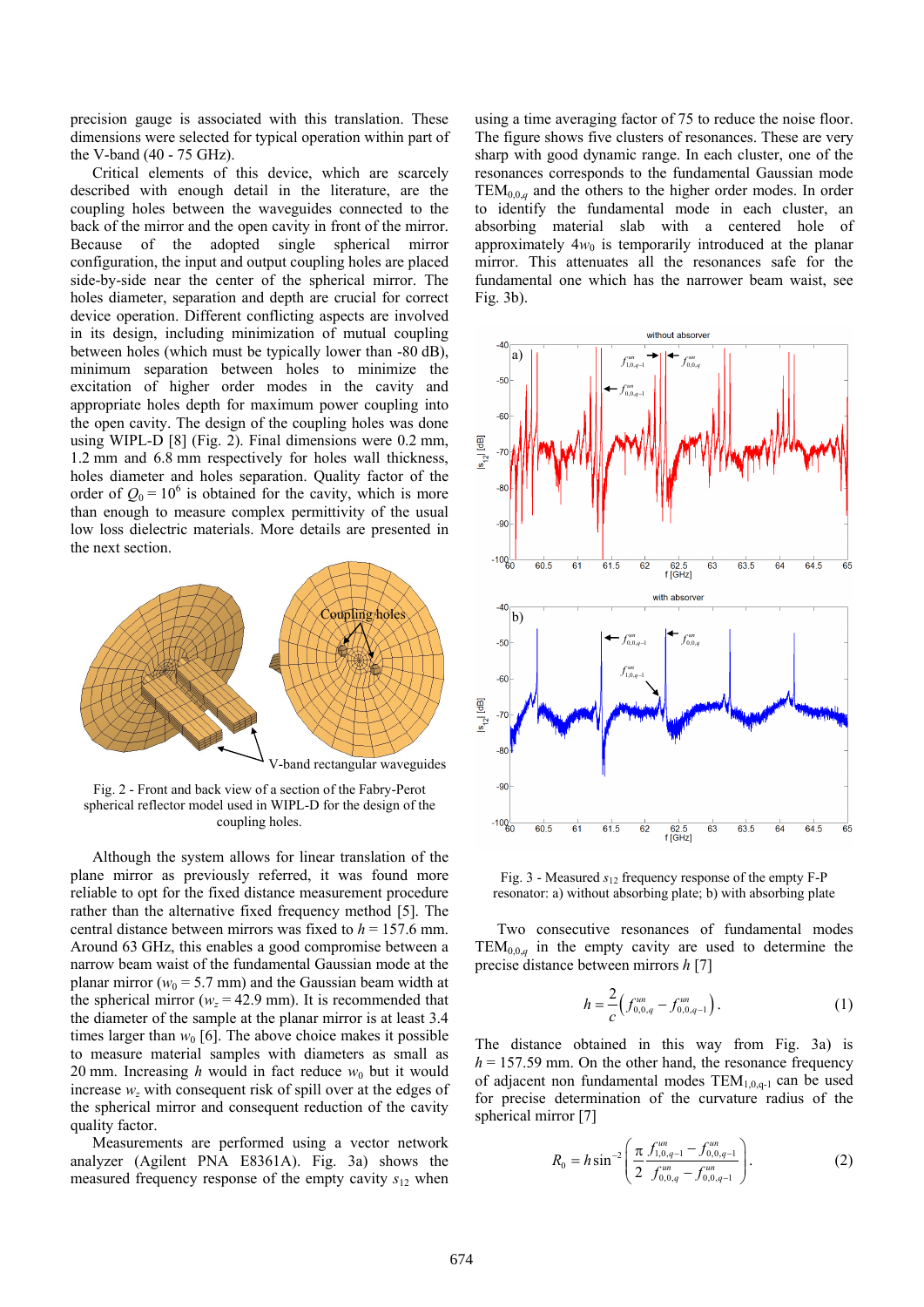The measured curve from Fig. 3a) leads to  $R_0 = 160.31$  mm.

## **3. PERMITIVITY MEASUREMENT**

In order to assess the device, it was used to measure the complex permittivity of polyethylene. Polyethylene is an isotropic dielectric material with low permittivity and low dissipation losses, which is commonly used in the manufacturing of dielectric lens antennas. According to the supplier [9], its permittivity is of the order of  $\varepsilon_r = 2.3$ -2.4 at 1 MHz. A disk sample of polyethylene (Fig. 4) was cut from a rod with 30 mm diameter. The disk thickness was  $t = 1.56$  mm, which is approximately half the wavelength in the material, as is required by the standard method for best results.



Fig. 4 - Polyethylene sample with *t* = 1.56 mm thickness.

The extraction of the permittivity follows the standard method [7]. The disk sample of polyethylene is placed at the centre of the plate mirror and the new frequency response of *s*12 is measured. Fig. 5 shows the obtained response from the cavity when loaded with the polyethylene disk.



Fig. 5 - Measured *s*12 frequency response of the F-P resonator loaded with the polyethylene sample.

The permititivity value  $\varepsilon_r$  of the sample can be obtained from the new resonance frequency of a fundamental mode TEM<sub>0,0,*q*</sub> by solving the following equation [7]

$$
\frac{\tan\left(\sqrt{\varepsilon_r}k_qt-\Phi_t\right)}{\sqrt{\varepsilon_r}} = -\tan\left[k_q\left(h-t\right)-\Phi_d\right],\tag{3}
$$

where

$$
k_q = \frac{2\pi f_{0,0,q}^s}{c} \,,\tag{4}
$$

$$
\Phi_{t} = \tan^{-1} \left( \frac{t}{\sqrt{\varepsilon_{r} \left( h + t/\sqrt{\varepsilon_{r}} \right) \left( R_{0} - h - t/\sqrt{\varepsilon_{r}} \right)}} \right), \quad (5)
$$

$$
\Phi_d = \tan^{-1} \left( \frac{\left( h + t/\sqrt{\varepsilon_r} \right)}{\sqrt{\left( h + t/\sqrt{\varepsilon_r} \right) \left( R_0 - h - t/\sqrt{\varepsilon_r} \right)}} \right) - \Phi_t, \qquad (6)
$$

and *c* is the speed of light in vacuum.

The loss tangent (tan  $\delta$ ) is determined from the reduction of the empty cavity quality factor value  $(Q_0)$  to the dielectric loaded cavity quality factor value (*Qd*) [7]

$$
\tan \delta = \frac{1}{Q_e} \frac{t\Delta + h - t}{t\Delta + \frac{1}{2k_q} \left\{ \sin 2 \left[ k_q \left( h - t \right) - \Phi_d \right] \right\}},\tag{7}
$$

where

$$
\Delta = \frac{\varepsilon_r}{\varepsilon_r \cos^2\left(\sqrt{\varepsilon_r} k_q t - \Phi_t\right) + \sin^2\left(\sqrt{\varepsilon_r} k_q t - \Phi_t\right)},\tag{8}
$$

$$
\frac{1}{Q_e} = \frac{1}{Q_d} - \frac{h(\Delta + 1)}{Q_0 2(t\Delta + h - t)}.
$$
\n(9)

Fig. 6 zooms-in Fig. 5 around the frequency of the fundamental mode  $TEM_{0,0,q}$ . Using the values presented in Fig. 6 and equations (3) through (9), the complex permittivity of the polyethylene was determined with a coverage factor of two as  $\varepsilon_r = 2.349 \pm 0.010$  and tan  $\delta = (0.386 \pm 0.014) \times 10^{-3}$ . These values are in agreement with the ones presented in [10] for 60 GHz and validate our implementation of the method. Other tests were performed with different material and the same type of agreement was obtained.



Fig. 6 - Measured  $s_{12}$  frequency response of mode  $TEM_{0,0,q}$  of the F-P resonator loaded with the polyethylene sample.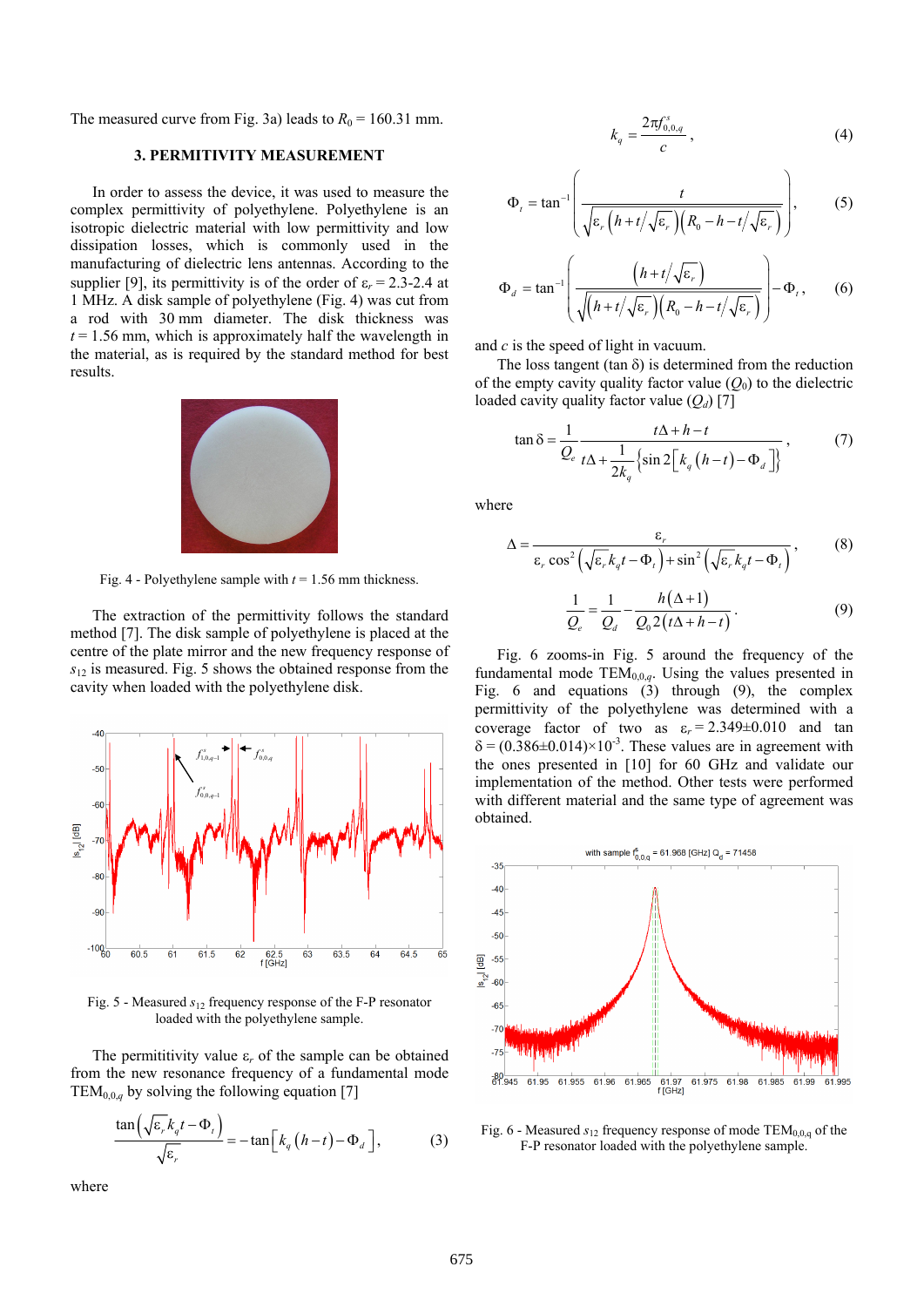## **4. ANISOTROPY EVALUATION**

The F-P resonator was then used to determine the complex permittivity of Shapal-M®. Shapal is a machineable ceramic based on Aluminium Nitride which, according to the manufacture [9], presents high permittivity ε*r*=7.3 at 1 MHz. Four disk samples of Shapal (Fig. 7) were cut, two from each edges of a commercially available rod with 20 mm diameter. The disks have a thickness  $t = 0.86$  mm.



Fig. 7 - Shapal sample with  $t = 0.86$  mm thickness.

As before, the disk samples of Shapal were placed at the centre of the plane mirror and the cavity  $s_{12}$  frequency response was measured for each one. Fig. 8 shows the obtained cavity response when loaded with one of the samples.



Fig. 8 - Measured *s*12 frequency response of the F-P resonator loaded with Shapal sample with rotation angle  $\phi = 0^{\circ}$ .

Measurements of the Shapal samples show that the resonance frequencies of the fundamental modes  $TEM_{0,0,a}$ actually break-up into two distinct fixed values. Such result can be verified in Fig. 9 that shows a magnification of Fig. 8 around the frequency of the fundamental mode  $TEM_{0,0,q-1}$ for three different rotation angles of the sample. The  $s_{12}$ amplitudes at these resonances depend on the rotation angle of the disk sample about the cavity *z*-axis. When one of the sample principal axes is aligned with the cavity *y*-axis, only the corresponding resonance appears; this enables to clearly identify the orientation of the sample principal axes and to determine the corresponding complex permittivity values along each axis. For intermediate angles between the two principal axes,  $s_{12}$  amplitude is non-zero at both resonances.

The reason why this anisotropy can be clearly discriminated is that the feeding and pick-up rectangular waveguides (Fig. 2) ensure that the Gaussian beams excited in the cavity have a well defined linear polarization. The electrical field in the cavity is mainly polarized along the *y*axis (Fig. 1), so the measuring setup allows determining the complex permittivity of a disk sample along its *y*-axis. In the specific case of the tested rod of Shapal, the material is anisotropic at millimeter waves with two principal axes in the horizontal plane.